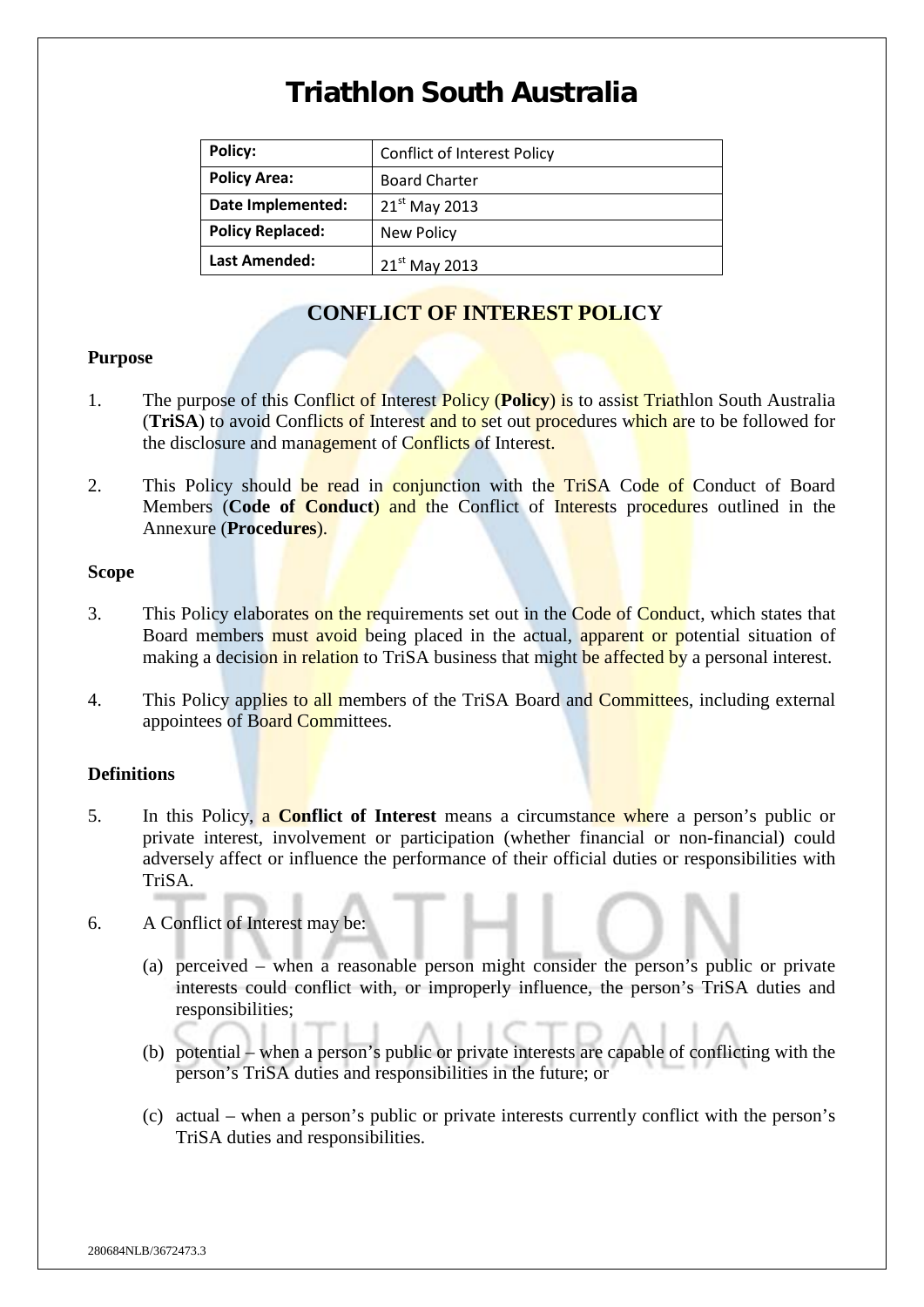- 7. Examples of personal or private interests which could give rise to a Conflict of Interest include:
	- (a) financial or economic interests;
	- (b) family or private business interests;
	- (c) significant family or other relationships with customers, contractors or people working in similar organisations;
	- (d) other employment;
	- (e) membership or participation with other organisations or associations; or
	- (f) acceptance of gifts and other benefits.

#### **Policy**

- 8. The Board is committed to high standards of ethical conduct and accordingly places great importance on transparent disclosure, management and monitoring of existing and potential Conflicts of Interest.
- 9. Board members have a duty to disclose, and take reasonable steps to avoid, any Conflict of Interest.
- 10. The Board will ensure the Procedures are in effect and up-to-date, outlining the agreed practices for the disclosure, recording and management of Conflicts of Interest (refer to Annexure).

#### **Implementation**

This Policy and the Procedures outlined in the Annexure are effective from 21<sup>st</sup> May 2013.

# TRIATHLO south australia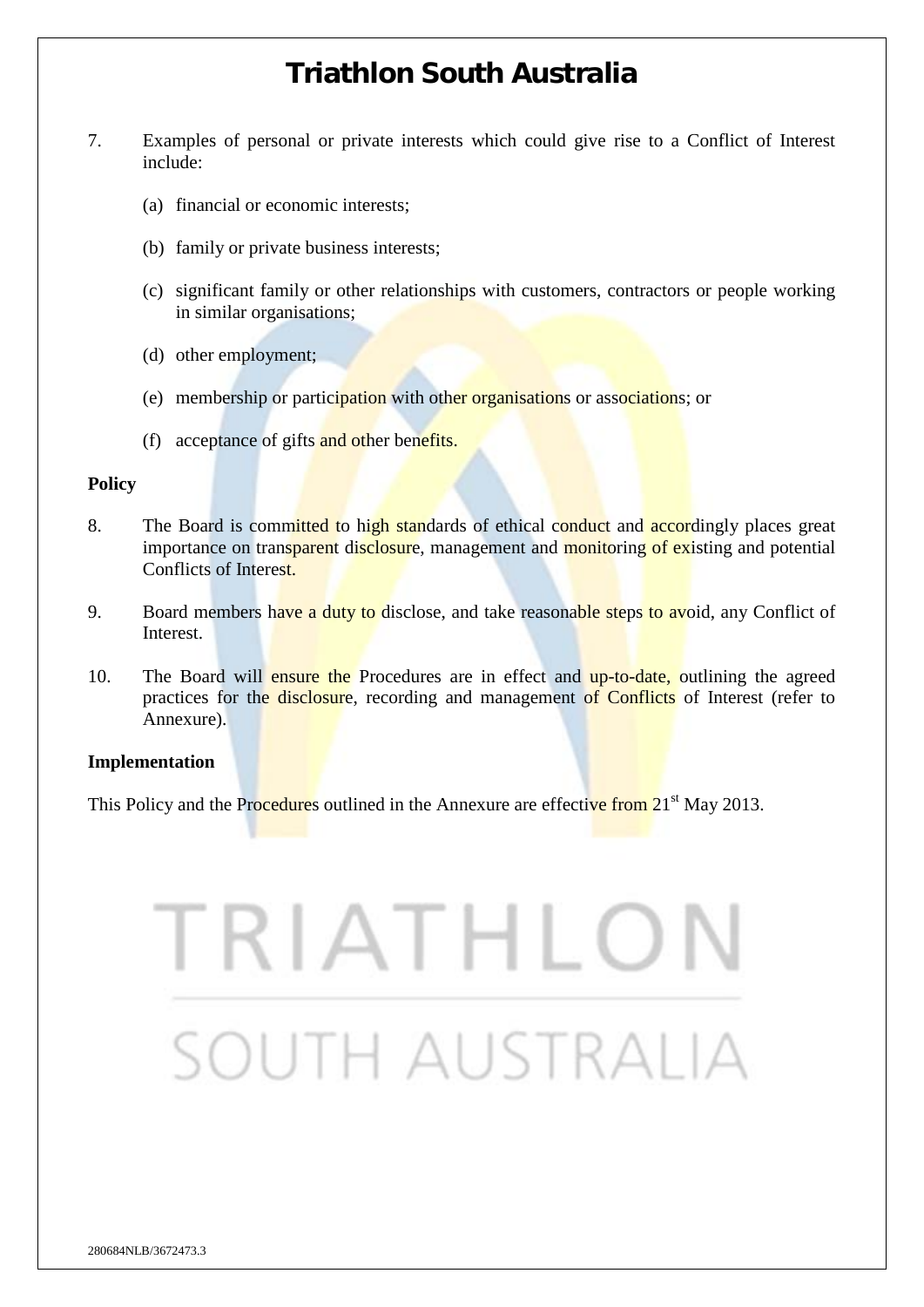## **ANNEXURE – CONFLICT OF INTEREST PROCEDURES**

#### **Purpose**

1. The purpose of these Procedures is to ensure that consistent practices are in place for the disclosure, management and recording of Conflicts of Interest.

#### **Managing Conflicts of Interest**

- 2. The Board will manage Conflicts of Interest by a combination of internal controls and disclosures.
- 3. The Board will:
	- (a) identify the Conflicts of Interest relating to the organisation;
	- (b) assess and evaluate those Conflicts of Interest; and
	- (c) decide upon and implement an appropriate response to those Conflicts of Interest on a case-by-case basis, as required.

#### **Maintenance of Conflicts of Interest Register**

- 4. The Executive Officer will maintain a register of standing interests and disclosures of Board members (**Register**).
- 5. The Register will record Conflicts of Interest identified, actions taken, and copies of written Conflict of Interest disclosures.
- 6. Each Board member is responsible for notifying the Executive Officer of any changes required to the Register.
- 7. The Register will be reviewed on an annual basis.

#### **Declarations by New Board Members**

- 8. Upon appointment, new Board members must declare any personal interests by completing a Conflict of Interest disclosure form (**Disclosure Form**).
- 9. New Board members must sign the declaration on the Disclosure Form stating that they:
	- (a) are fully aware of their obligations under the Code of Conduct and the Policy;
	- (b) will take reasonable steps to avoid any Conflict of Interest in carrying out their duties, and will disclose any potential Conflicts of Interest that emerge in the course of these duties;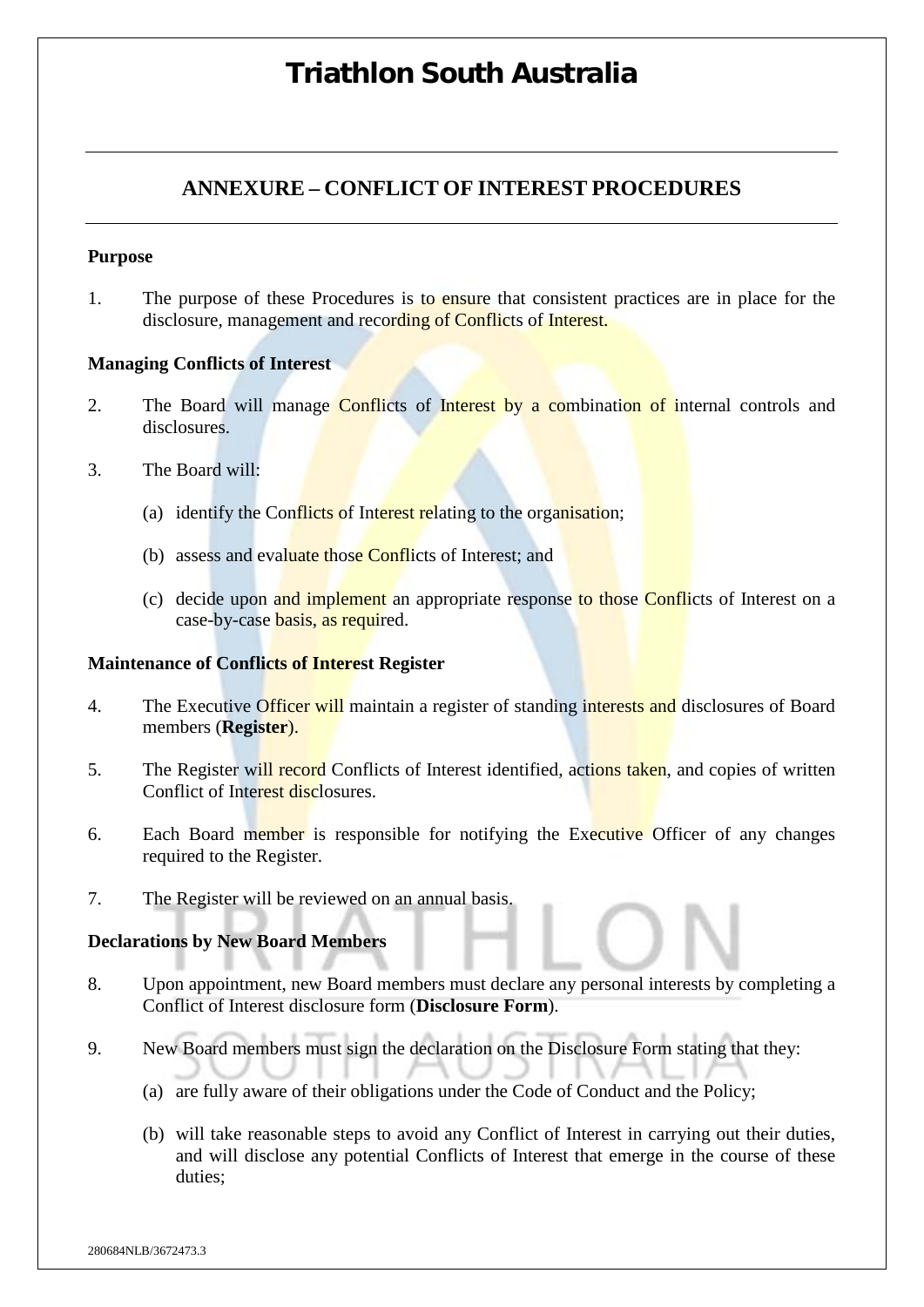- (c) agree to make regular disclosures throughout the period during which they serve on the Board until such time as the Conflict/s of Interest ceases to exist; and
- (d) agree to comply with any conditions or restrictions imposed by the Board to manage, mitigate or eliminate any Conflict of Interest.

#### **Ongoing Declarations**

- 10. Board members must immediately disclose in writing via the Disclosure Form to the Chairman the existence of any Conflict of Interest that arises.
- 11. Disclosure of relevant Conflicts of Interest will be a standing item on the Board meeting agenda.
- 12. At each Board meeting the Chairman will ask all Board members to declare any Conflicts of Interest arising out of the issues on the meeting agenda. Any Conflicts of Interests identified must then be disclosed in writing via the Disclosure Form.
- 13. The Executive Officer will record the declarations in the minutes of Board meetings, including details of when the Board member left the room and returned after discussion of the item, if applicable.
- 14. If Board members are unsure of whether a personal interest or association is a Conflict of Interest, the nature and extent of the Conflict of Interest should be declared for consideration and advice from the Chairman.
- 15. The Executive Officer will update the Register following each Board meeting and as required between meetings.
- 16. A Board member who believes another Board member has an undeclared Conflict of Interest should specify in writing to the Chairman the basis of this potential conflict.

#### **Voting and Discussion at Board Meetings**

- 17. With the approval of the Chairman, where the Board considers that a Conflict of Interest exists, Board papers relating to that matter may be withheld from the relevant Board member.
- 18. Where a Conflict of Interest has been disclosed, the relevant Board member:
	- (a) is required to abstain from voting on matters concerning the topic of Conflict of Interest;
	- (b) is to abstain from entering into or influencing the discussion on matters pertaining to the topic in conflict (either at the meeting or with other Board members before or after the Board meeting); and
	- (c) may be asked to leave the room while discussion or voting takes place.
- 19. A Board member who has disclosed a Conflict of Interest may be present and vote on the relevant item if Board members who do not have a personal interest in the matter have passed a resolution that: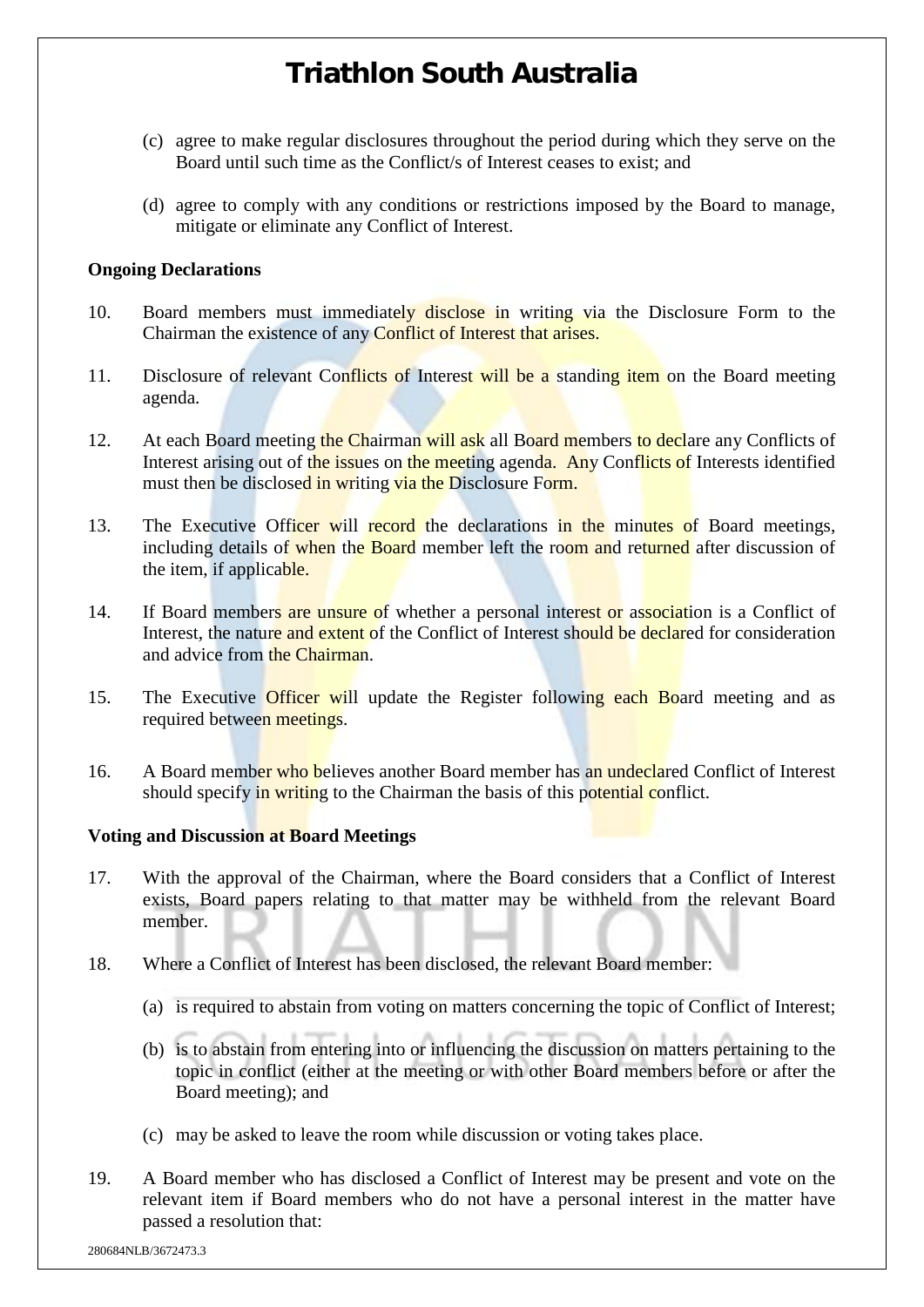- (a) identifies the Board member, the nature and extent of his/her Conflict Interest in the matter and its relation to the affairs of TriSA; and
- (b) states that those Board members are satisfied that the Conflict of Interest should not disqualify the Board member from voting or being present.

#### **Implementation**

These Procedures are effective from TRIATHLON SOUTH AUSTRALIA